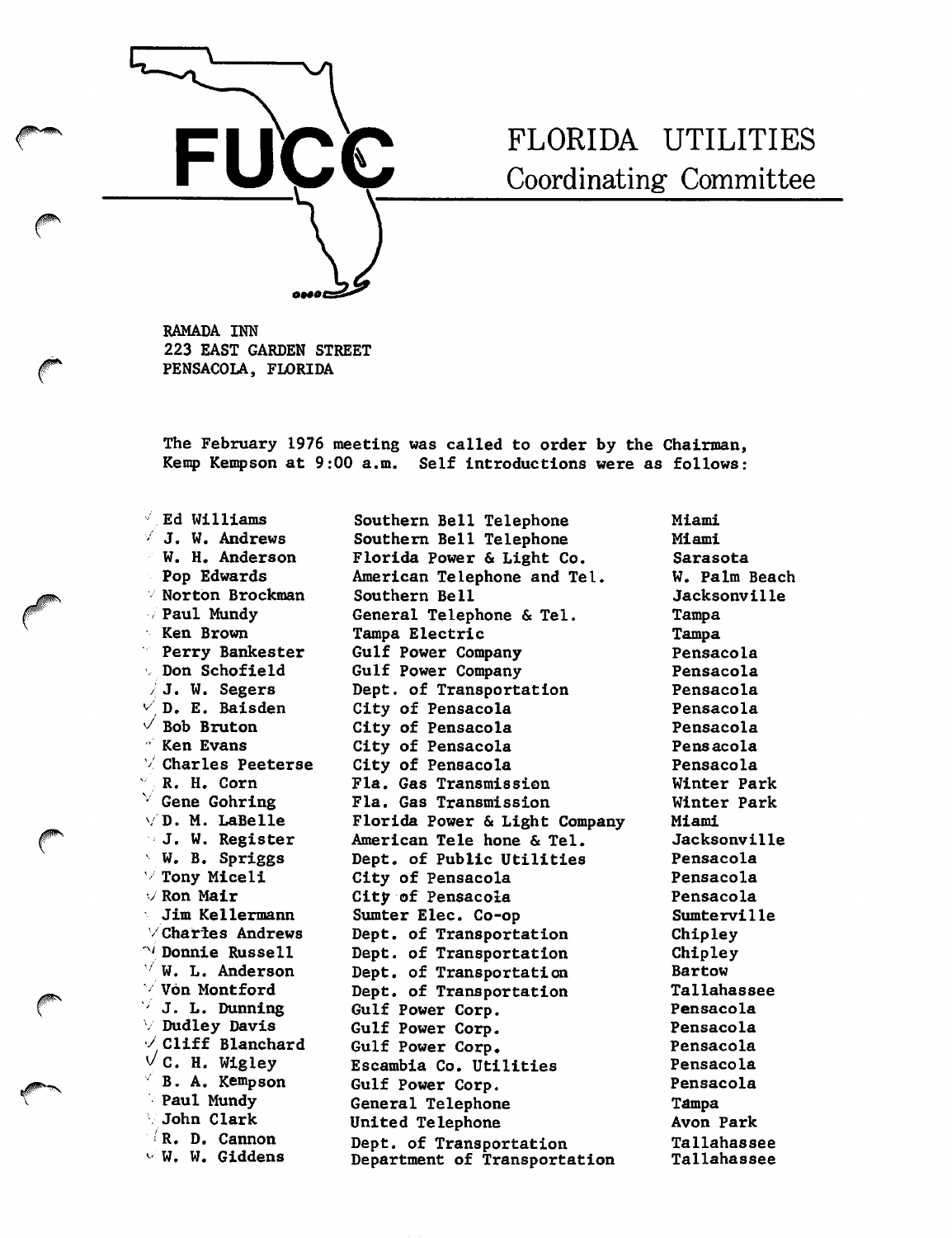Florida Utilities Coordinating Committee Page 2

Minutes of the November 1975 meeting were read. There being no amendments, corrections, or deletions, the minutes were adopted.

- OLD BUSINESS -

"Space Allocation Sub-Committee" (Chairman - Paul Mundy)

Mr. Mundy reported that since our last meeting there were not any new reports available.

"One Call System Sub-Committee"

Paul Mundy - Tampa Bay Area: The Board of Directors for the Tampa Bay Area Committee held their first meeting on February 3, 1976. Since January, the system has been operating on a trial basis. There are presently six (6) primary members of which five have already signed the general agreement, these are: TECO, General Telephone, Peoples Gas, Florida Gas and Florida Power Corporation. The City of Tampa is waiting for Council approval before signing the agreement. In addition to the primary members, the Tampa Bay System has three associate members which are: Florida Gas Transmission, City of St. Petersburg, and Teleprompter. All primary members have received their teletype; however, only General Telephone's teletype is operational. In the month of January, General Telephone averaged 30 to 40 calls per day which indicates the system's acceptance and the expected volume of calls when it is fully operative. The maps have been marked by all members to show their facilities. The Center is expected to be officially operational by March 1.

Ed Williams - Dade County Area: The Dade County System has been operational since December 22, 1975, with Southern Bell Telephone and Telegraph Company as its sole member. In a  $1\frac{1}{2}$  month span, Southern Bell has logged 742 calls enabling them to establish some statistics such as:

(a) The busy hours during the day are from 8:00 a.m. to 10:30 a.m. (b) 15% of the calls are allowing SBT&T 48 hours advance notice

The system proposes to have six (6) members: Southern Bell, Florida Gas, Peoples Gas, American Telephone & Telegraph, City of Miami, and Metro Dade County (Traffic Dept. and Street Lighting Dept.) All members have had their teletype systems installed and will become operational as soon as the agreements are executed by the pertinent parties.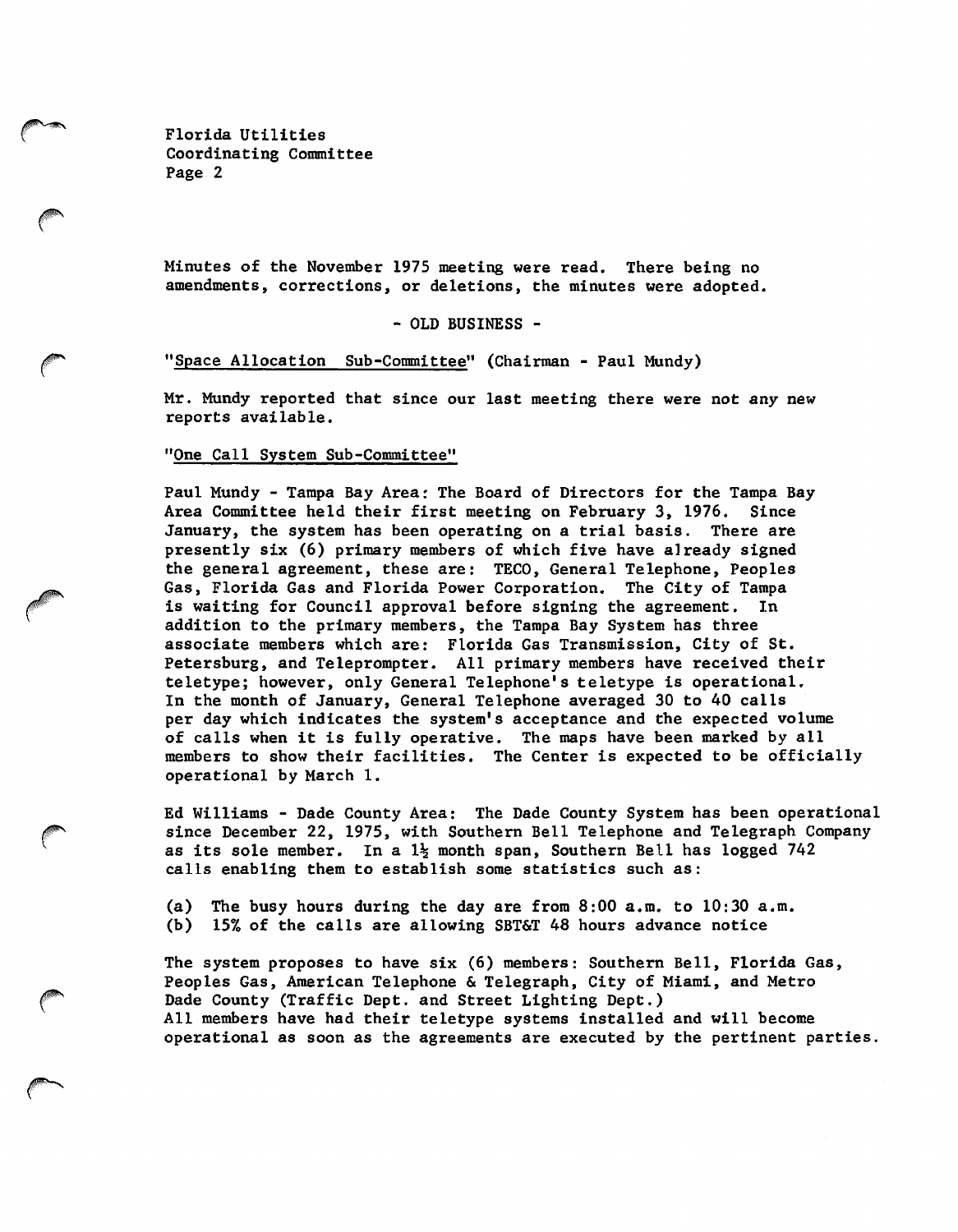Florida Utilities Coordinating Committee Page 3

In view of achieving the Sub-Committee's objective of establishing an operational One-Call System, a motion was made to discontinue and abolish the present Sub-Committee. After a second and brief discussion, the motion was passed.

We would like to take this opportunity to thank Paul Mundy for his work and effort. Without him this great task would have not been accomplished in such an orderly and efficient manner.

## "Plant Facilities and R/W Appurtenances Sub-Committee"(Chairman - Paul Mundy)

Mr. Mundy, after briefly explaining the reasons for the enactment of this Sub-Committee reported that his committee had met to discuss the DOT's guidelines. Both the DOT guidelines and the Committee's recommendations were read to the membership, and then discussed at great length. Paul Mundy then made a motion to have the Committee's recommendation adopted by the membership. After being seconded by Ken Brown and there being no further discussion, the motion was carried. On February 11, 1976, Paul Mundy sent a letter to Mr. Morris itemizing the Committee recommendations. We have enclosed copies of Mr. Morris' letter dated December 11, 1975 with the DOT Guidelines and Paul's letter dated February 11, 1976, with the Committee's recommendations.

\* iV \*

"The Jacking & Boring Supplement" to the Florida Department of Transportation Utilities Accommodation Guide.

Chairman Kempson opened this discussion by reading a letter dated November 23, 1975 that he received from Mr. B. G. Morris, DOT Deputy State Maintenance Engineer (copy enclosed)

Having submitted the Supplement drafts to our Standing Committee for their review, he then called upon Ed Williams, Chairman of the Standing Committee, to present to the membership the Committee's recommendations.

Ed Williams opened the discussion by explaining the Committee's work and responsibility in reviewing the Jacking and Boring Supplement. The Committee recommended that in seeing the need by the DOT to set up uniform guidelines for Jacking and Boring Operations throughout the State, and whereas the F.U.C.C. was in the position to lend assistance to the DOT in making recommendations which would be acceptable to all concerned, a sub committee be formed for the purpose of working together with the DOT in formulating a satisfactory Supplement. John Clark made a motion to adopt the Standing Committee's recommendations, after a second by Bob Corn and a brief discussion, the motion was carried.